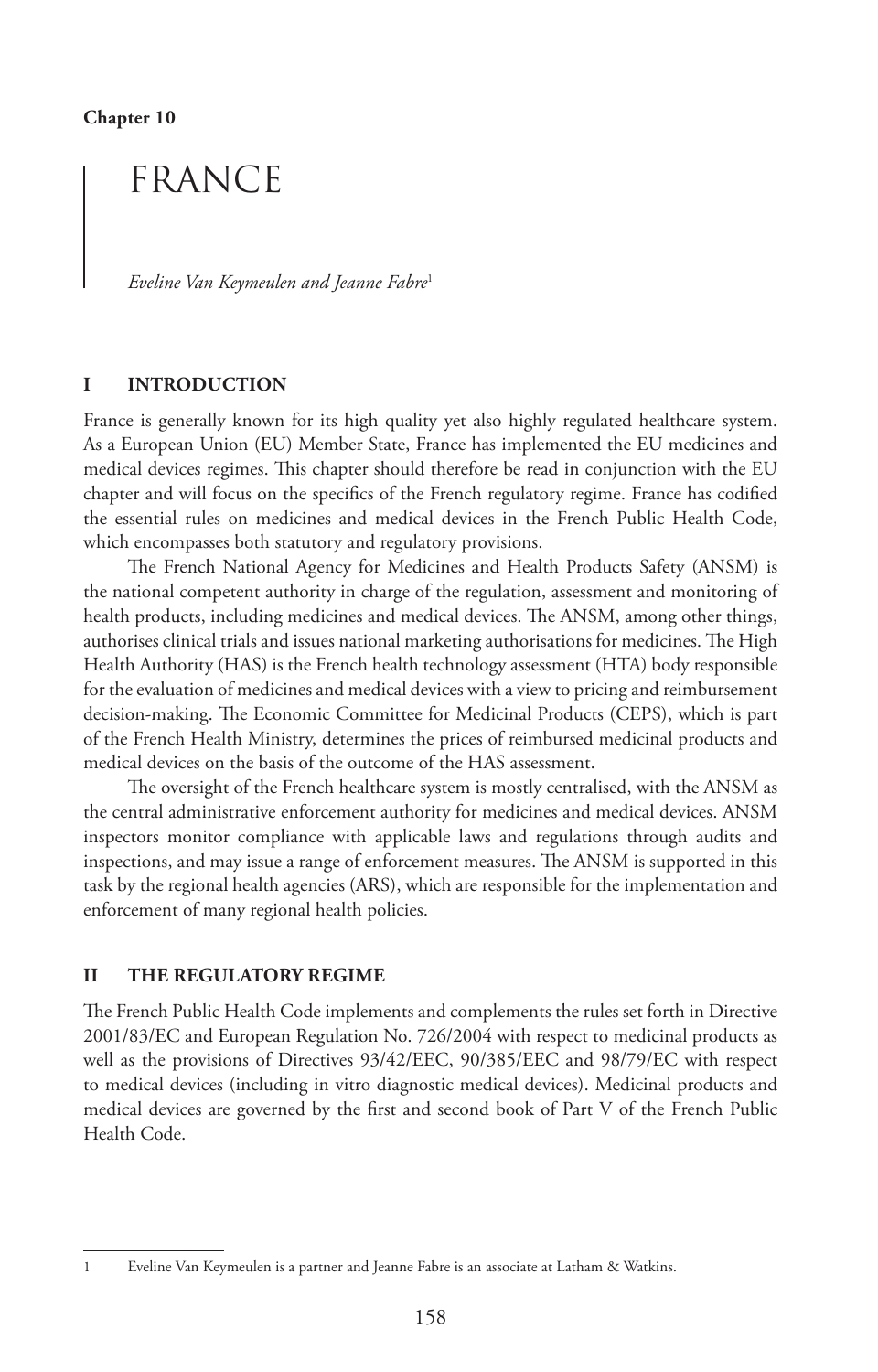# **i Classification**

French law has implemented the EU definitions of medicines and medical devices as well as other regulated products (e.g., cosmetics) in the French Public Health Code. The ANSM, when deciding on the regulatory classification of a product, in particular in the context of borderline decisions, applies the principles and EU case law set out in the relevant EU guidelines; for example, the European Commission guidance on the borderline between medical devices and medicines (MEDDEV Guidance)2 and on the demarcation between cosmetic products and medicinal products.3

Borderline decisions are made by the ANSM on a case-by-case basis, taking into account all the characteristics of the product, including its composition, scientific properties, product claims and advertising, the manner in which it is used, etc. The ANSM has published further guidance on borderline issues on its website.<sup>4</sup>

Borderline determinations may also be made by the French commercial or criminal courts in cases where the classification of the product is being challenged.

# **ii Non-clinical studies**

Non-clinical laboratory studies are in vitro or in vivo experiments on animals in which products are studied under laboratory conditions to determine their safety for further clinical testing on humans. In France, such studies are more commonly referred to as 'pre-clinical' studies.

Directive 2010/63/EU regarding the protection of animals used for scientific purposes has been transposed into French law since 2013, in particular by means of the Decree No. 2013-118 of 1 February 2013. Research involving animals is only permitted by entities having received an authorisation to handle animals from the French Ministry of Agriculture. Animals participating in non-clinical research must be housed in conditions approved by the regional Directorate of Veterinary Services (DSV).

Non-clinical studies must further be planned, performed, monitored, recorded, reported and archived in accordance with the principles of Good Laboratory Practice (GLP), which define a set of rules and criteria for a quality system for the organisational process and the conditions for pre-clinical studies. These GLP standards have been implemented in France through an Order of 14 March 2000,<sup>5</sup> and reflect the Organisation for Economic Co-operation and Development (OECD) requirements.

<sup>2</sup> MEDDEV 2. 1/3 rev 3, Guidance on 'Borderline products, drug-delivery products and medical devices incorporating, as an integral part, an ancillary medicinal substance or an ancillary human blood derivative'.

<sup>3</sup> Guidance document on the demarcation between the cosmetic products Directive 76/768 and the medicinal products Directive 2001/83 as agreed between the commission services and the competent authorities of Member States.

<sup>4</sup> Notice to applicants, Ancillary medicinal substance integrated in a medical device, Guidance for notified bodies and manufacturers on the procedure to be complied with and documentation on safety, quality and profile benefit/risk of adding the substance to a medical device required for the ANSM consultation, version of 18 August 2010, Updated on 17 October 2012 (www.ansm.sante.fr/var/ansm\_site/storage/ original/application/566fd8559d65f43c8ab0e4a5a73d259a.pdf). ANSM webpage on 'Ancillary medicinal substance integrated in a medical device' (www.ansm.sante.fr/Activites/Mise-sur-le-marche-desdispositifs-medicaux-et-dispositifs-medicaux-de-diagnostic-in-vitro-DM-DMIA-DMDIV/ Incorporation-d-une-susbtance-medicamenteuse-dans-un-dispositif-medical/(offset)/15).

<sup>5</sup> Order of 14 March 2020 related to good laboratory practices (www.legifrance.gouv.fr/jorf/id/ JORFTEXT000000568998).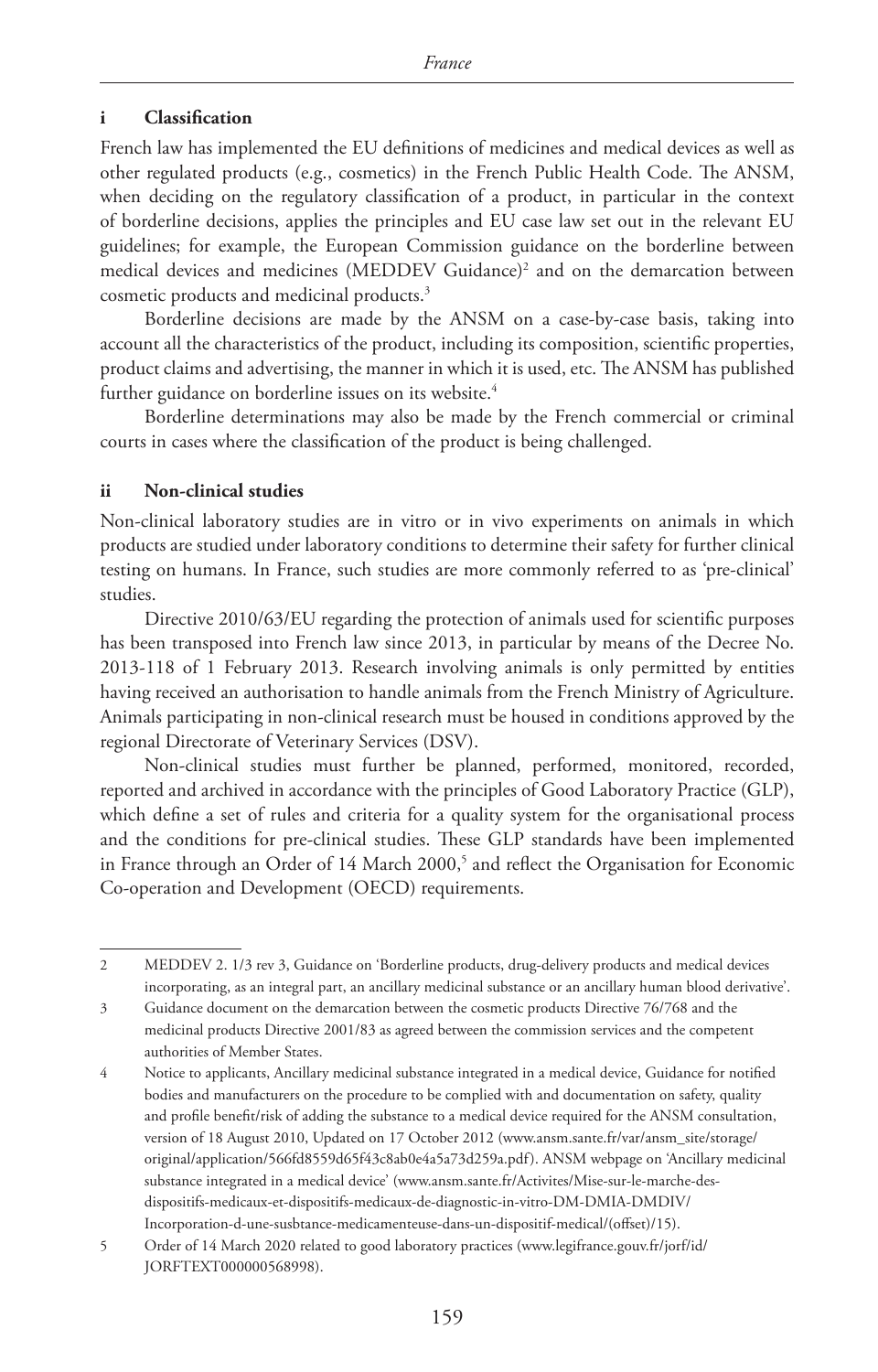# **iii Clinical trials**

EU Directive 2001/20/EC on clinical trials of medicinal products has been transposed into the French Public Health Code. French clinical trials are mainly regulated by Decree No. 2016-1537 of 16 November 2016 which implements Act No. 2012-300 of 5 March 2012 on research involving the human person.6 The Decree defines, among other things, the different types of research, the functioning of ethics committees, the rules applicable to vigilance, and consent by participants). France takes the fourth position in Europe, behind the United Kingdom, Germany and Spain, as far as participation in global clinical trials is concerned.<sup>7</sup>

Sponsors of interventional clinical trials must seek a prior authorisation from the ANSM, after having received a favourable opinion from the competent ethics committee, which assessment aims to ensure the safety of trial participants. By contrast, low-interventional and non-interventional trials only require a prior favourable opinion from an ethics committee. In 2016, a mandatory template (called a 'sole agreement') for agreements between sponsors and healthcare institutions was put in place with the objective to simplify and accelerate the implementation of commercial clinical trials.8 In addition, to provide faster access to innovative treatments for patients, the ANSM set up two fast-track programmes for trials for innovative treatments, new trials with known molecules, trials with a complex design and trials for advanced therapy medicinal products, which reduce the assessment timelines for such trials.9 However, in general, a total of 204 days are required between the first administrative step and the inclusion of a first patient in a clinical trial in France, which is significantly longer than the average time frame on a European scale (139 days).<sup>10</sup>

Before a clinical trial can be initiated, participants must provide free and informed consent in writing. Direct or indirect compensation of trial subject is prohibited except for the reimbursement of expenses and compensation for the constraints suffered (such as, for example, treatment, medical visits, follow-up examinations, hospitalisations).<sup>11</sup>

For interventional trials, sponsors must subscribe to an insurance policy guaranteeing their civil responsibility, which allows for the compensation of trial participants in case of

<sup>6</sup> As amended by Ordinance No. 2016-800 of 16 June 2016 (www.legifrance.gouv.fr/loda/id/ JORFTEXT000032719520/).

<sup>7</sup> LEEM, '10th survey on clinical trials: Increasing France's leadership position - Leem's 10 proposals', 14 October 2020 (www.leem.org/presse/10eme-enquete-sur-les-essais-cliniques-accroitre-la-position-deleader-de-la-france-les-10).

<sup>8</sup> ANSM, Medicines and biological products, fast-tracks clinical trials applications (www.ansm.sante.fr/ Activites/Medicaments-et-produits-biologiques/Dispositif-accelere-d-autorisation-d-essais-cliniques-Fast-Track/(offset)/11).

<sup>9</sup> ANSM, Medicines and biological products, Pilot phase: application of EU Regulation No. 536/2014 of the European Parliament (www.ansm.sante.fr/Activites/Medicaments-et-produits-biologiques/Phasepilote-application-du-Reglement-UE-N-536-2014-du-Parlement-europeen/(offset)/10).

<sup>10</sup> LEEM, '10th survey on clinical trials: Increasing France's leadership position - Leem's 10 proposals', 14 October 2020 (www.leem.org/presse/10eme-enquete-sur-les-essais-cliniques-accroitre-la-position-deleader-de-la-france-les-10).

<sup>11</sup> The total amount of compensation that a person may receive during a period of twelve consecutive months is limited to a maximum amount set by the French Health Minister (i.e., currently €4,500). See Order of 25 April 2006 relating to the maximum amount of compensation for constraints that a person may receive during the same year for participation in biomedical research (www.legifrance.gouv.fr/jorf/id/ JORFTEXT000000240514#B).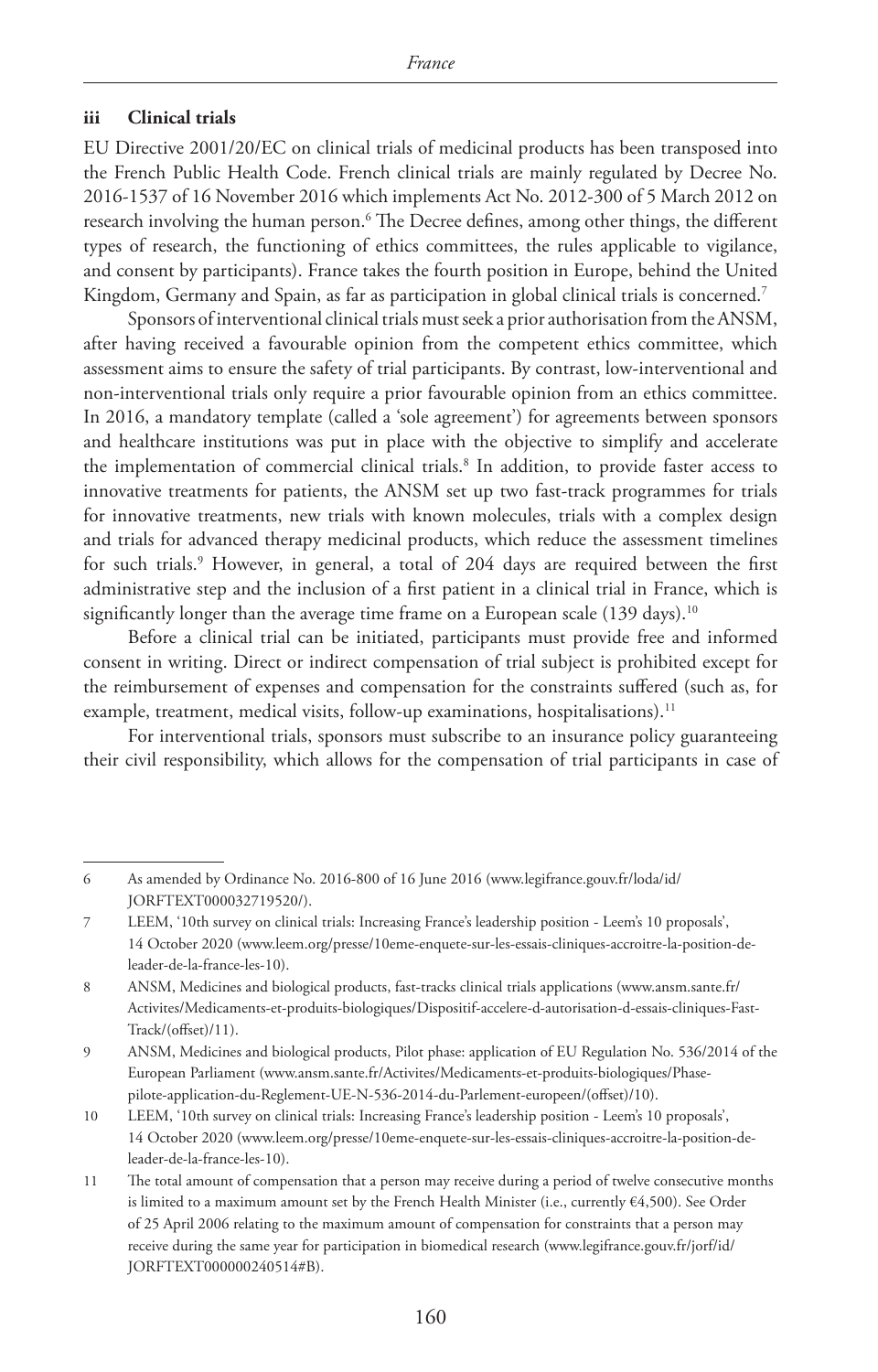possible damage or harmful consequences (unless the damage does not result from the fault of the sponsor). The insurance cannot stipulate guarantees for an amount lower than the thresholds set by the relevant decrees.<sup>12</sup>

The EU Clinical Trial Regulation No. 536/2014 is currently expected to become applicable by early 2022. However, the Regulation will only govern interventional trials with medicinal products; other interventional trials and non-interventional trials will remain subject to French law.

#### **iv Named-patient and compassionate use procedures**

In order to encourage timely patient access to innovative medicines, the use of unauthorised medicinal products intended to treat serious or rare diseases for which no appropriate treatment is available in France can be allowed under specific circumstances.13 France has a particularly well-developed system of named-patient and compassionate use programmes, entitled 'temporary use authorisations' (ATU). Such authorisations are issued by the ANSM. Two types of ATU exist: (1) 'cohort ATU' which are compassionate use programmes as set forth in Regulation (EU) No. 726/2004 (i.e., a request made by a pharmaceutical company for a group of patients); and (2) 'nominative ATU' which correspond to named-patient programmes defined by Directive 2001/83 (i.e., a request made by a physician for an individually named patient).

To be eligible for an ATU, medicines must be intended to treat, prevent or diagnose serious or rare diseases, their efficacy and safety are presumed in light of the present state of scientific knowledge, no satisfactory alternatives may be available in France, and the treatment with such medicines cannot be delayed. Additionally, for cohort ATU, the pharmaceutical company must already have filed or must be expected to file a marketing authorisation application. ATUs are granted for one year but can be renewed. A protocol for therapeutic use and collection of information (PUT), which specifies in particular the monitoring procedure for patients and the collection of data, is entered into between the ANSM and the holder of the ATU.<sup>14</sup> At the time of writing, approximately 30 cohort ATU were on-going in France.

Medicines that are supplied to patients in the context of an ATU programme are fully covered by the public health insurance system. Such medicines are provided to healthcare facilities by the pharmaceutical company that holds the ATU, which may choose to provide the product free of charge or independently determine the 'price' (an 'indemnity') it charges for the medicine.

Once a medicine that is being supplied in the context of an ATU has obtained a marketing authorisation, the ANSM will set the end date of the ATU (no later than three months after the marketing authorisation). If the marketing authorisation holder timely submits a pricing and reimbursement application to the HAS, the product will continue

<sup>12</sup> That is €1 million per victim, €6 million per trial protocol and €10 million for all claims submitted during one insurance year under several research protocols. See Article R. 1121-4 of the French Public Health Code.

<sup>13</sup> Article L. 5121-12 of the French Public Health Code.

<sup>14</sup> ANSM, Notice to applicants for marketing for Temporary Authorisation for Use (ATU), July 2015 (www.ansm.sante.fr/Activites/Autorisations-temporaires-d-utilisation-ATU/Faire-une-demande-dautorisation-temporaire-d-utilisation/(offset)/5).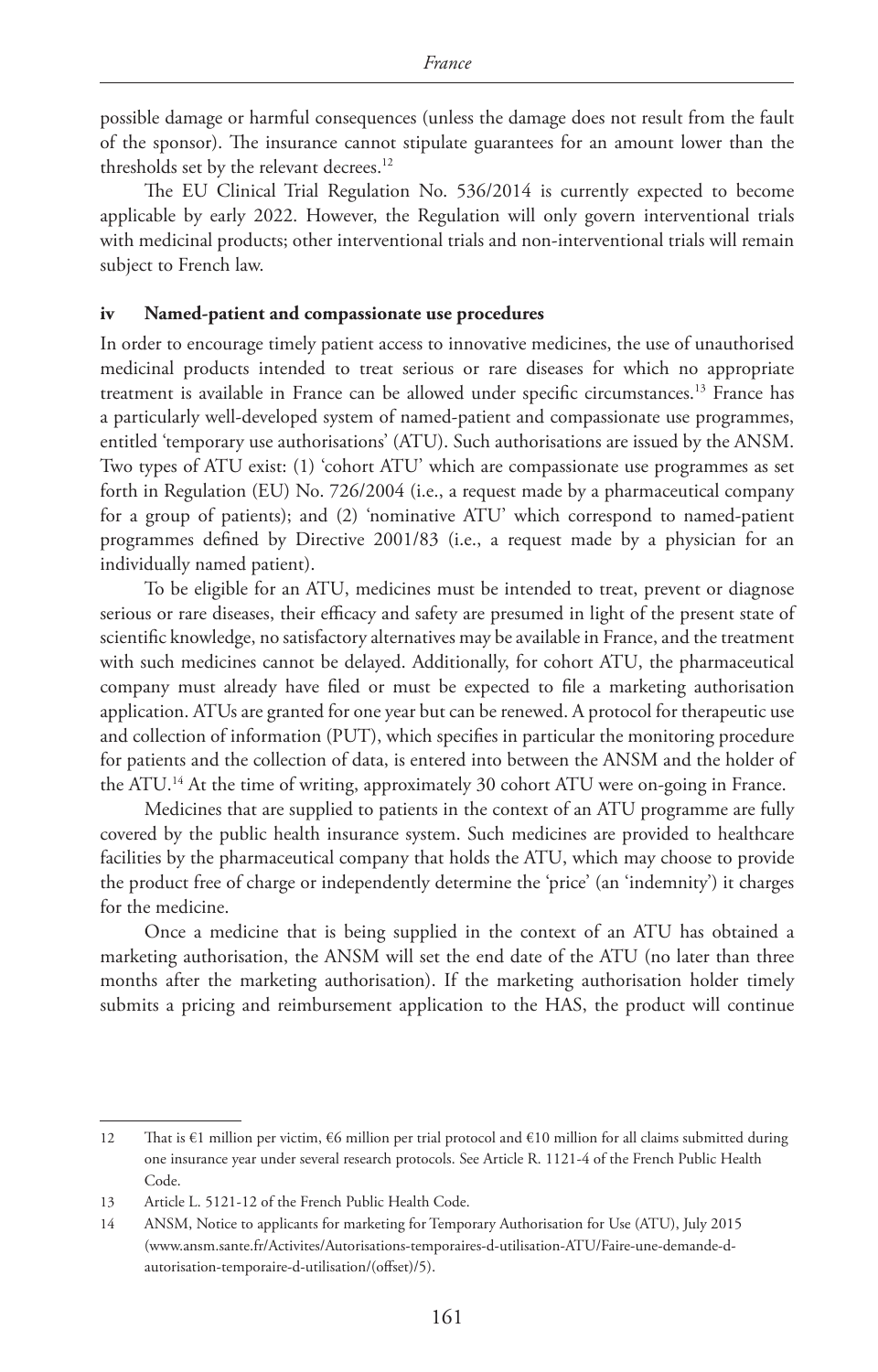to benefit from reimbursement during the 'post-ATU' scheme.15 Post-ATU reimbursement is based on the amount of the indemnity declared by the company until a final decision on price is taken by the CEPS. Importantly, if the final price set by the CEPS is lower than the indemnity that was charged by the company during the ATU and post-ATU period, the company will have to pay back the difference between those two amounts to the health insurance (through the French Union for the Collection of Social Security Contributions and Family Allowances (URSSAF), which collects and distributes the social contributions that finance the entire social security system).

In parallel, France has also established an exceptional regime that allows the supply of certain medicines for a use that does not comply with their marketing authorisation (i.e., 'off label' use).<sup>16</sup> This scheme is called a 'temporary recommendation for use' (RTU) and such recommendation may be granted by the ANSM provided there is a therapeutic need and the benefit/risk ratio of the medicine is presumed to be favourable, in particular on the basis of published scientific data on efficacy and tolerance. RTU are granted for up to three years but can be renewed. The objective of the RTU is to ensure the safe use of medicines that would otherwise be used off label through the implementation of a patient monitoring programme organised by the relevant pharmaceutical companies. At the time of writing, approximately 26 RTU were on-going in France, and four RTU had been ended.

The French ATU and RTU regimes have been amended recently by the French Social Security Financing Act for 2021 (2021 LFSS).17 The 2021 LFSS introduced harmonised and simplified regimes, which will enter into force at a later date defined by decree and at the latest by July 2021. This new regime will replace existing ATU and RTU schemes by broader early access and compassionate use programs.

### **v Pre-market clearance**

#### *Medicinal products*

Medicinal products must obtain a marketing authorisation to be marketed in the European Union. Only products falling within the mandatory scope of the centralised procedure, listed in Regulation (EC) No. 726/2004, must obtain an EU-wide authorisation by the European Commission following a positive opinion from the European Medicines Agency (EMA). All other products can be authorised through either the national, decentralised or mutual recognition procedures in the relevant national territories. The French marketing authorisation procedures for medicinal products closely follow the EU rules set out in Directive 2001/83/EC. The ANSM is the French competent authority for granting national marketing authorisations that are valid in France, following either the national, mutual recognition or decentralised procedure. A national marketing authorisation for medicines is initially valid for a five-year period and may then be renewed without time limit.

Fees for marketing authorisations (as well as their renewal and modifications) are provided in the French General Tax Code and depend on the type of authorisation. In

<sup>15</sup> French Health Minister, Temporary Authorisation for Use (https://solidarites-sante.gouv.fr/ soins-et-maladies/medicaments/professionnels-de-sante/autorisation-de-mise-sur-le-marche/article/ autorisations-temporaires-d-utilisation-atu).

<sup>16</sup> Article L. 5121-12-1 of the French Public Health Code.

<sup>17</sup> French Law No. 2020-1576 of 14 December 2020 on the financing of social security for 2021 (www.legifrance.gouv.fr/jorf/id/JORFTEXT000042665307).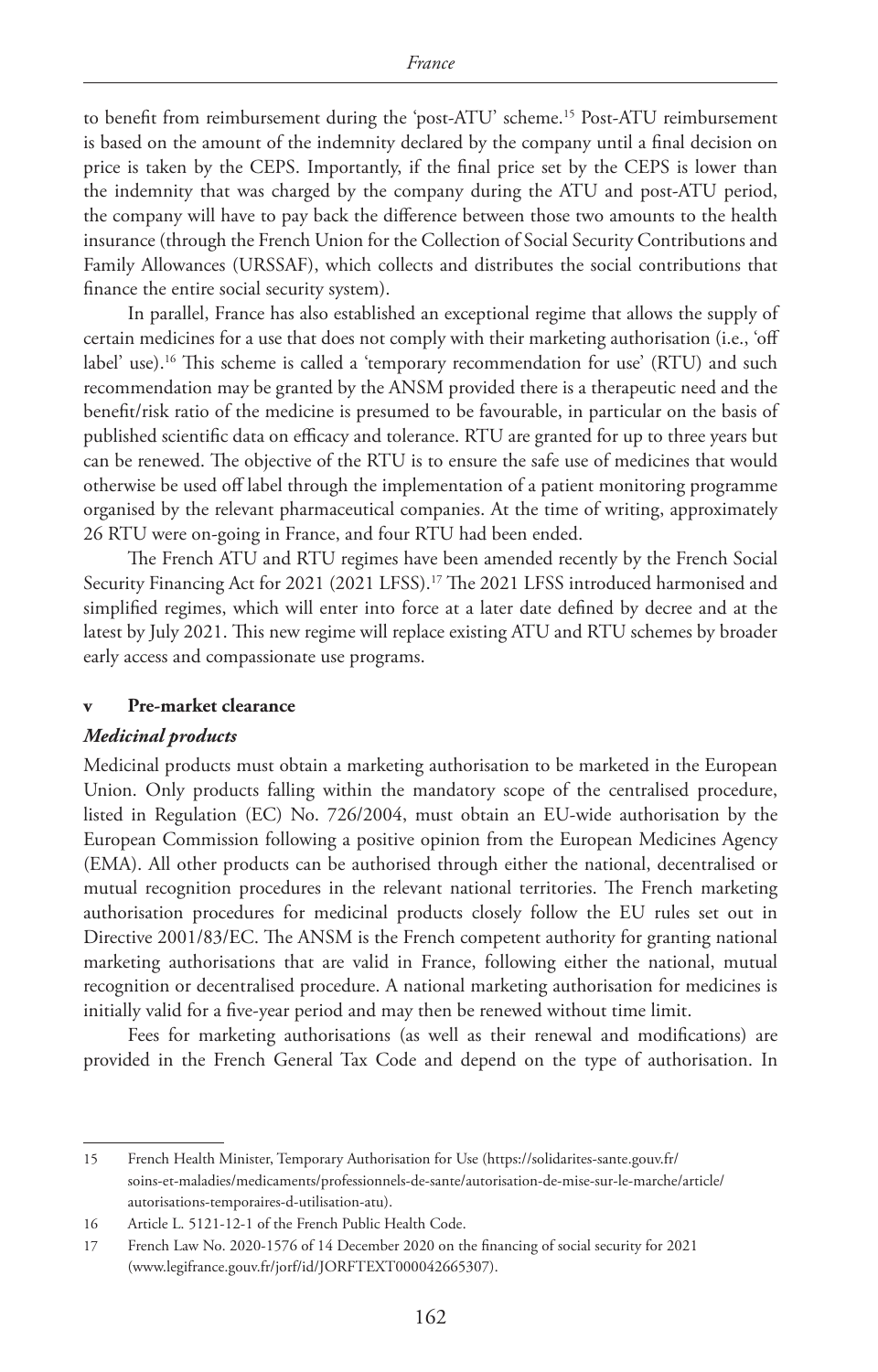2020, the fees for a decentralised/mutual recognition marketing authorisation application amounted to  $\epsilon$ 55,000 and  $\epsilon$ 35,700, respectively, depending on whether France acted as the reference member state (RMS) or not.18

### *Medical devices*

Medical devices must obtain a CE mark to be marketed in the European Union. French law implements the essential requirements and conformity assessment procedures set out in the relevant EU Directives. Depending on the risk class of the medical device, these procedures require either a self-assessment by the manufacturer or the assessment by a notified body appointed by an EU Member State (in France, the ANSM designates French notified bodies such as GMED). Consequently, the ANSM is not involved in conformity assessments for medical devices, but companies<sup>19</sup> manufacturing or marketing Class I or custom-made medical devices must register with the ANSM.20 The putting into service in France of Class IIa, IIb, III and active implantable medical devices must also be communicated to the ANSM,<sup>21</sup> which publishes a list of these devices on its website.<sup>22</sup>

#### **vi Regulatory incentives**

The French Public Health Code implements the periods of eight years of regulatory data exclusivity (during which generic and biosimilar applicants may not file a marketing authorisation) followed by two years of market protection (during which regulators may review generic or biosimilar applications, but generic or biosimilar manufacturers may not launch their product) under Directive 2001/83/EC for products for which qualifying national applications were submitted after 30 October 2005. This 10-year period can be extended for one year if the marketing authorisation holder of the originator medicine obtains, during the first eight years, an authorisation for a new therapeutic indication providing a significant clinical benefit. Regulatory exclusivity periods start running when the product is first approved in the EEA, not necessarily in France.

The additional data and market exclusivity provisions for orphan medicinal products and for products with paediatric indications developed in accordance with an approved paediatric investigation plan under Regulation (EC) No. 141/2000 and Regulation (EC) No. 1901/2006 apply directly in France. Other rewards and incentives<sup>23</sup> provided at EU level also apply in France (such as scientific advice and protocol assistance).

Pharmaceutical patents are granted for a period of 20 years from filing. As in the EU, there is no patent linkage (i.e., a connection between the regulatory approval process and patent expiry) under French law. The French Office for Intellectual Property (INPI) is

<sup>18</sup> Article 1635 bis AE of the French General Tax Code (www.legifrance.gouv.fr/codes/article\_lc/ LEGIARTI000037947963/) and Article 344 undecies A of Annex 3 of the General Tax Code (www.legifrance.gouv.fr/codes/section\_lc/LEGITEXT000006069574/LEGISCTA000006133760/ #LEGISCTA000006133760).

<sup>19</sup> Whose headquarters are in France.

<sup>20</sup> Articles R. 5211-65 and R. 5211-65-1 of the French Public Health Code.

<sup>21</sup> Articles L. 5211-4 and R. 5211-66 of the French Public Health Code.

<sup>22</sup> The list is available at https://ansm.sante.fr/Mediatheque/Publications/Listes-et-repertoires-Dispositifsmedicaux.

<sup>23</sup> Medicinal products developed for children that are already authorised but are not protected by a patent or supplementary protection certificate are eligible for a paediatric-use marketing authorisation (PUMA). If a PUMA is granted, the product will benefit from 10 years of market protection as an incentive.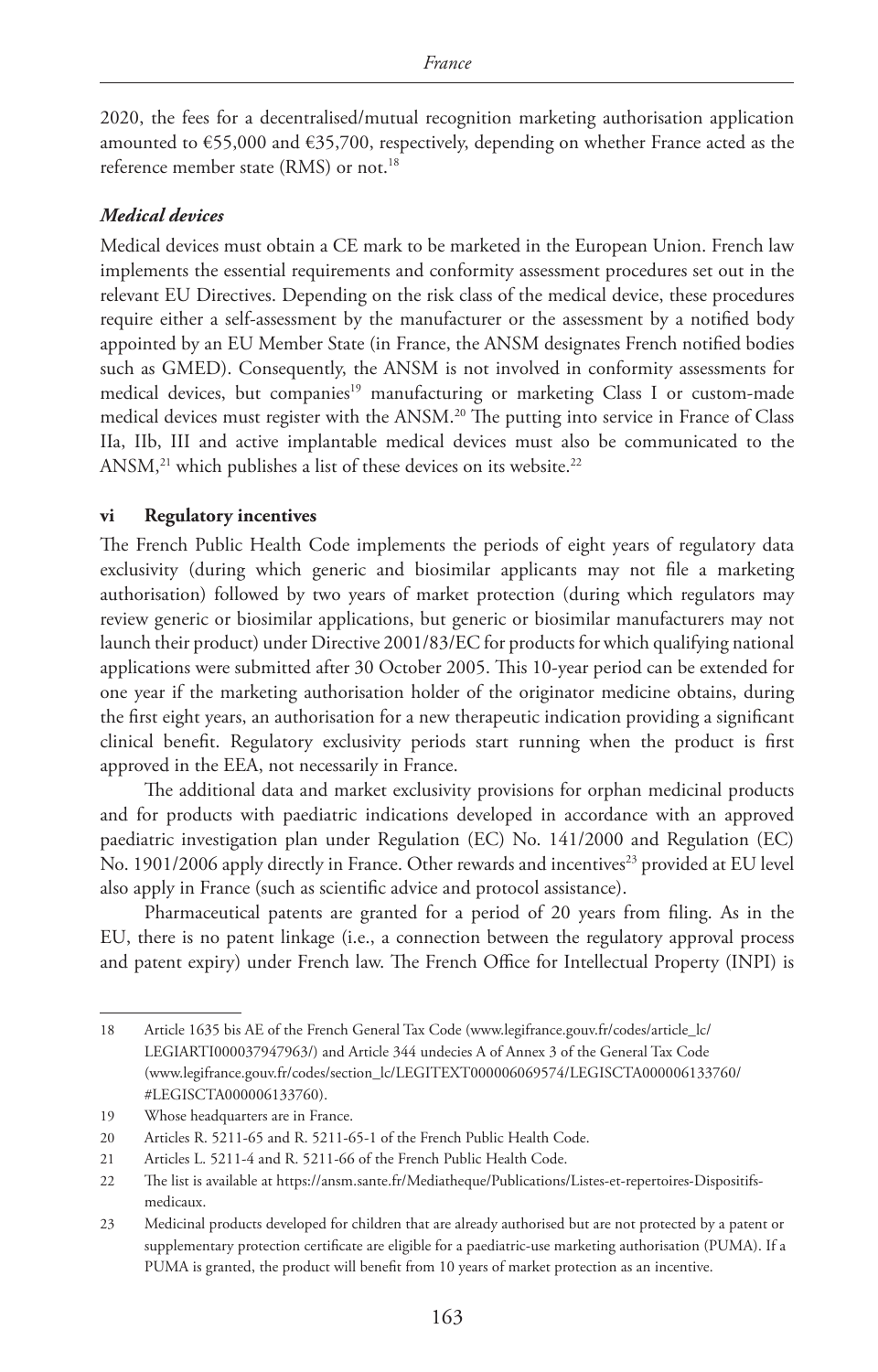responsible for granting patents as well as supplementary protection certificates (SPC) for medicinal products that meet the criteria under Regulation (EC) No. 469/2009 and for the paediatric extensions thereof. SPCs have a maximum duration of five years.

The French Intellectual Property Code contains a 'Bolar' provision,<sup>24</sup> which allows the performance of trials that are necessary for marketing authorisation during the patent protection period. Unlike the 'EU' Bolar provision provided by Directive 2001/83/EC,<sup>25</sup> which only applies to the development of generic medicines, the French Bolar exemption applies to both innovative and generic medicinal products.

#### **vii Post-approval controls**

Post-approval controls with respect to medicinal products and medical devices in France mirror the requirements established at EU level, in particular in Directive 2001/83/EC and the relevant medical devices Directives, as discussed in the EU chapter.

The respective procedures for pharmacovigilance (for medicinal products), materiovigilance (for medical devices) and reactovigilance (for in vitro medical devices) are determined at national level.

### **viii Manufacturing controls**

The substantive requirements governing the manufacture of medicinal products, including the need for a manufacturing or import authorisation, a qualified person, and compliance with good manufacturing practices (GMP) are determined at EU level and discussed in the EU chapter.

Companies manufacturing medicinal products must obtain a pharmaceutical establishment licence from the  $ANSM<sup>26</sup>$  and comply with the aforementioned substantive requirements.27 Each company that includes at least one pharmaceutical establishment must be owned by a pharmacist or by a company in which a pharmacist participates in the management or board of directors of the company. Pharmaceutical establishments must be supervised by a 'qualified person', in France referred to as the 'responsible pharmacist', whose statutory position is governed by the Public Health Code, and who shares potential civil and criminal liability with the company's manager. If a company has more than one pharmaceutical site, the responsible pharmacist must appoint a 'delegated pharmacist' for each site.<sup>28</sup> Deputy pharmacists are appointed to assist and temporarily replace responsible pharmacists and delegated pharmacists.29

<sup>24</sup> Article L. 613-5 (d) of the French Intellectual Property Code.

<sup>25</sup> Article 10 Paragraph 6 of Directive 2001/83/EC.

<sup>26</sup> Transfers of pharmaceutical establishment licences, as well as several important modifications to such licences (e.g., change of manufacturing activities, change of headquarters) are subject to prior approval by the ANSM. Other modifications (e.g., appointment of a new responsible pharmacist, change in the legal form or corporate name of the company holding a licence) only require an a posteriori notification. A mere change of control is not subject to prior approval or notification.

<sup>27</sup> The licence application must, among other things, include information on the relevant manufacturing activities, the facilities in which these activities will be performed, and evidence that the facilities, equipment and procedures meet applicable GMP (set out in Directive 2003/94/EC).

<sup>28</sup> Article L. 5124-2 of the French Public Health Code.

<sup>29</sup> Article L. 5124-4 and Articles R. 5124-23 et seq. and R. 5134-30 et seq. of the French Public Health Code.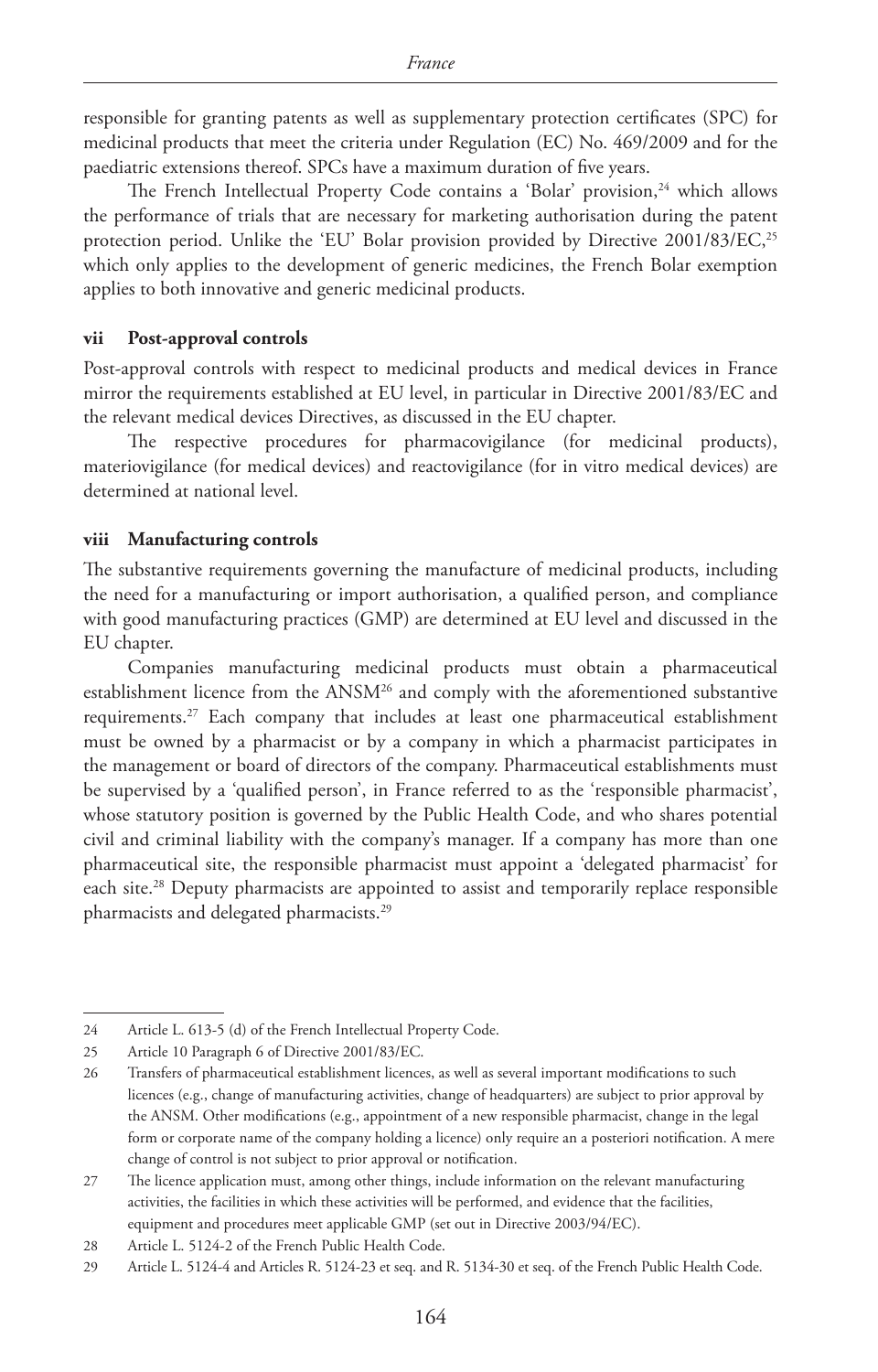Pharmaceutical establishments are subject to on-site inspections by the ANSM for compliance with applicable legal and regulatory requirements (including GMP). The ANSM inspects around 200 pharmaceutical establishments each year. Since 2016, GMP certificates issued after such inspections are uploaded by the ANSM into the EudraGMDP database.

#### **ix Advertising and promotion**

The rules governing the advertising of medicinal products and medical devices are included in the French Public Health Code and complemented with guidelines issued by the ANSM, such as the Charter regarding internet and electronic media communication. Advertising of medicinal products and medical devices is only permitted for authorised or certified products and must comply with the terms of their marketing authorisation and certification, respectively, as well as the therapeutic strategy recommendations of the HAS. It must objectively present the products, promote their proper use and not be misleading or undermine the protection of public health.

The advertising requirements further vary in function of, among other things, the target audience (i.e., the general public or healthcare professionals) and the prescription and reimbursement status of the relevant products. The rules restricting benefits to healthcare professionals and corresponding disclosure ('transparency') requirements are discussed in Section V.

Non-compliance with the relevant advertising requirements is subject to administrative or criminal penalties, which can be up to two years of imprisonment and up to  $\epsilon$ 750,000 in fines for corporations.

### *Medicines*

In France, the advertising of medicinal products to both healthcare professionals and the public requires a prior approval (or 'visa') from the ANSM, respectively called 'visa PM' and 'visa GP'. Advertising to the general public is only permitted for medicines that are not subject to compulsory medical prescription and not reimbursed by the mandatory health insurance. However, vaccines may be the subject of promotional campaigns to the public if they appear on a specific list issued by the Minister of Health.<sup>30</sup>

The ANSM provides general guidelines on medicines advertising on its website,<sup>31</sup> and has issued specific detailed recommendations regarding advertising to healthcare professionals $32$  and the public,  $33$  respectively.

<sup>30</sup> Order of 28 September 2012 establishing the list of vaccines mentioned in Article L. 5122-6 of the Public Health Code (www.legifrance.gouv.fr/jorf/id/JORFTEXT000026473702).

<sup>31</sup> ANSM, Advertising control procedures (www.ansm.sante.fr/Activites/Publicite-pour-les-medicaments/ Modalites-de-controle-de-la-publicite/(offset)/1#:~:text=La%20publicit%C3%A9%20pour%20 les%20m%C3%A9dicaments%20aupr%C3%A8s%20du%20grand%20public%20fait,soumis%20 %C3%A0%20prescription%20m%C3%A9dicale%20obligatoire).

<sup>32</sup> ANSM, Advertising for medicines, Recommendations for advertising to healthcare professionals (www.ansm.sante.fr/Activites/Publicite-pour-les-medicaments/Recommandations-pour-la-publiciteaupres-des-professionnels-de-sante/(offset)/4).

<sup>33</sup> ANSM, Advertising for medicines, Recommendations for advertising to general public (www.ansm.sante.fr/Activites/Publicite-pour-les-medicaments/Recommandations-pour-la-publiciteaupres-des-professionnels-de-sante/(offset)/4).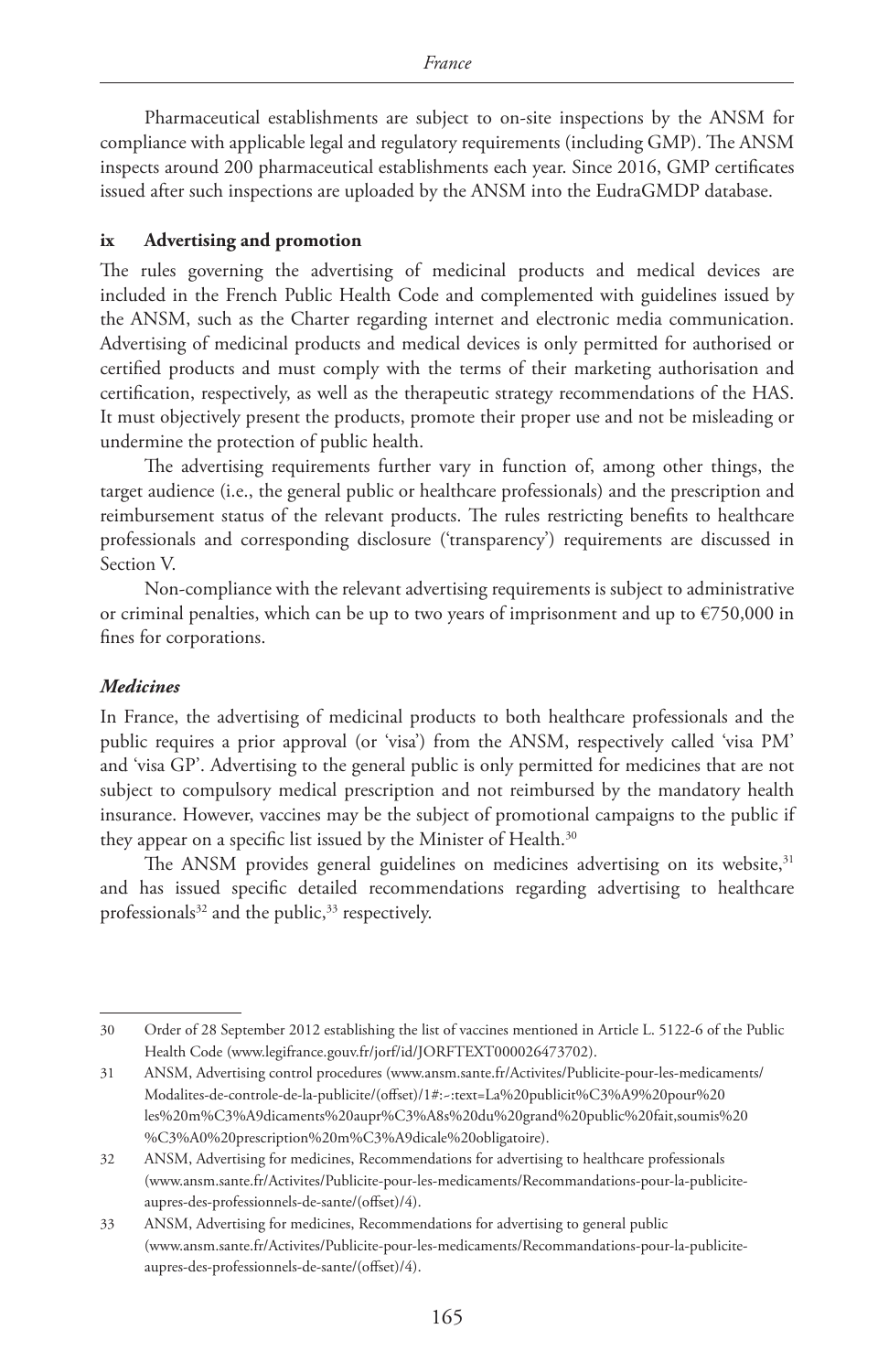# *Medical devices*

By contrast, the advertising of medical devices to healthcare professionals or the public is generally only subject to *a posteriori* control and does in principle not require a prior approval from the ANSM, unless for devices that are presenting a significant risk to health, as indicated on a specific list (e.g., diagnostic self-tests, specific implants, knee and hip prostheses).<sup>34</sup> Advertising to the general public is only permitted for non-reimbursable devices or reimbursable devices of Class I and IIb (advertising Class IIb or III devices to the public is prohibited).

The ANSM provides general guidelines on medical devices advertising on its website,<sup>35</sup> and has issued specific recommendations<sup>36</sup> as well.

# **x Distributors and wholesalers**

The substantive requirements governing the distribution of medicinal products, including the need for a wholesale authorisation and compliance with good distribution practices (GDP) are determined at EU level and discussed in the EU chapter.<sup>37</sup>

Similarly to companies manufacturing medicinal products, companies engaged in the distribution or wholesale of medicinal products must obtain a 'pharmaceutical establishment' licence by the ANSM, and comply with the aforementioned substantive requirements. Such establishments are periodically controlled during on-site inspections carried out by the ANSM or the regional health agencies (ARS).

France has a specific concept, known as the 'operator'.<sup>38</sup> The 'operator' is the entity holding most of the regulatory responsibility for on-going obligations relating to the use of a marketing authorisation in France (including wholesale distribution) $39$  and can be the marketing authorisation holder or a company acting on its behalf (e.g., a subsidiary).<sup>40</sup>

35 ANSM, Advertising for medical devices and in vitro diagnostic medical devices, General rules for the control of the advertising of MDs/IVD MDs (www.ansm.sante.fr/Activites/Publicitepour-des-dispositifs-medicaux-et-dispositifs-medicaux-de-diagnostic-in-vitro/Modalitesencadrant-la-publicite-pour-les-dispositifs-medicaux/(offset)/1).

<sup>34</sup> ANSM, Advertising for medical devices and in vitro diagnostic medical devices, Advertisements requiring prior authorisation (www.ansm.sante.fr/Activites/Publicite-pour-des-dispositifs-medicaux-et -dispositifs-medicaux-de-diagnostic-in-vitro/Publicites-necessitant-une-autorisation-prealable/(offset)/2).

<sup>36</sup> ANSM, Advertising for medical devices and in vitro diagnostic medical devices, Recommendations for the advertising of MDs/IVD MDs (www.ansm.sante.fr/Activites/Publicite-pour-des-dispositifs-medicaux-et -dispositifs-medicaux-de-diagnostic-in-vitro/Recommandations-pour-la-publicite-des-DM-DMDIV/  $(offset)/4).$ 

<sup>37</sup> Wholesale distribution covers all activities consisting of procuring, holding, supplying or exporting medicinal products (with the exception of supplying medicines to the public). Distributors must comply with the principles of Good Distribution Practice (GDP) set out in Commission Guideline 2013/C 343/01. Distributors are, among other things, required to have adequate premises and equipment to ensure the proper conservation and distribution of the products, to operate a quality system and to have a plan for the effective implementation of recalls.

<sup>38</sup> Article R. 5124-2 3° of the French Public Health Code.

<sup>39</sup> This includes wholesale distribution, but also free of charge transfer, advertising, information, pharmacovigilance, batch monitoring as well as, where appropriate, the corresponding storage operations.

<sup>40</sup> Or, both the marketing authorisation holder and such company, in case of co-marketing agreements.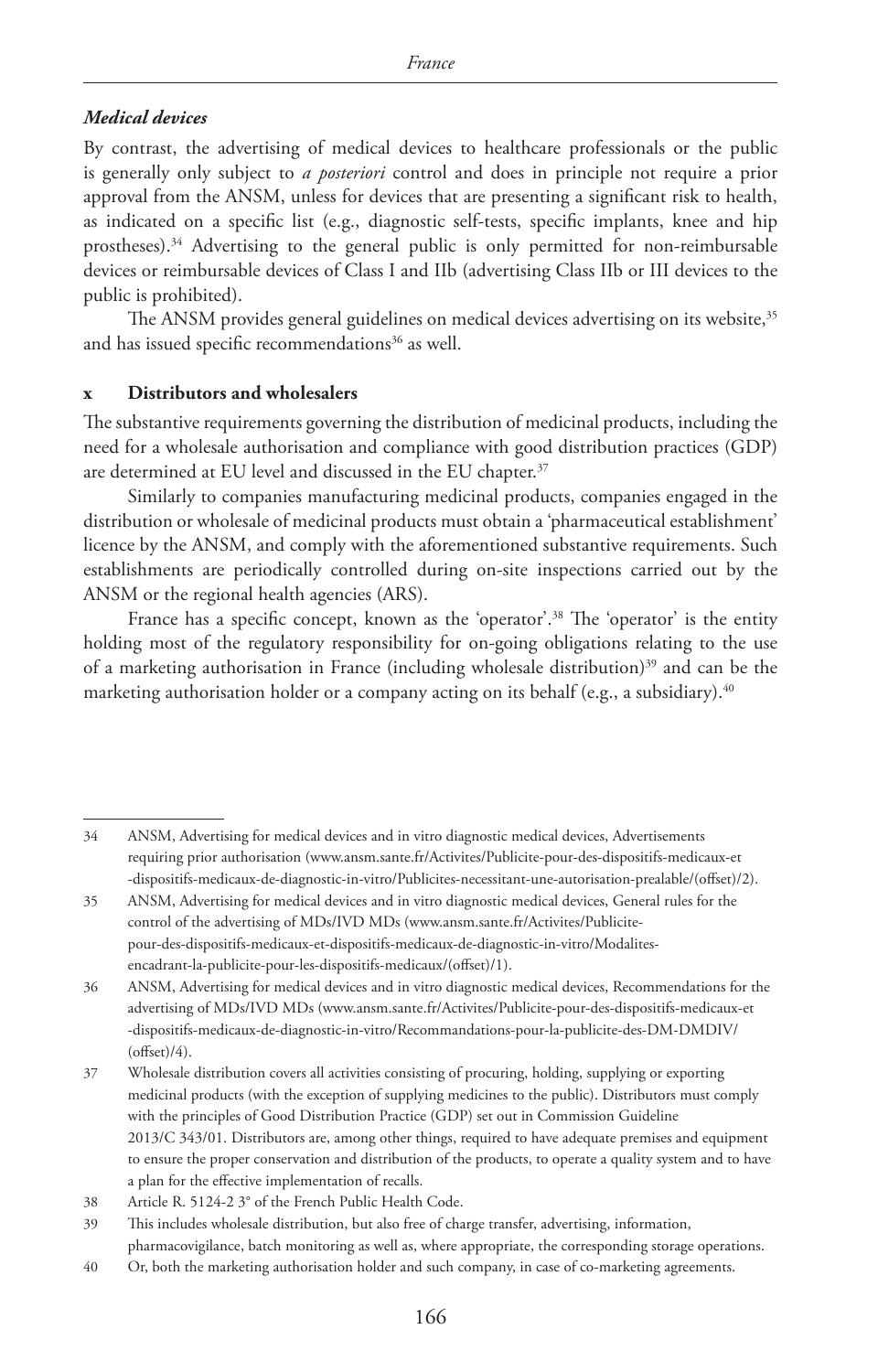# **xi Classification of products**

# *Medicines*

The French rules for classification of medicines are based on the EU provisions. In France, all medicines, regardless of their classification, fall within the scope of the pharmacy monopoly and can therefore only be dispensed by pharmacists.

Prescription-only medicines, which can only be obtained with a prescription from a physician, dentist or midwife, are either included in list I or II (by the Minister of Health further to the recommendation of the ANSM). List I medicines, which are identifiable by a red frame on the packaging, can only be dispensed for the duration of the treatment mentioned on the prescription. List II medicines, identifiable by a green box on the packaging, may be dispensed more than once from the same prescription for 12 months, unless otherwise specified by the prescriber. Another list includes narcotic medicines subject to specific restrictions.

Medicines that are not listed are subject to optional prescription, and include over-thecounter (OTC) medicines. These are available without prescription and may be placed in front of the pharmacy counter to allow the patient to help himself or herself. These medications, which are included in a specific list issued by the ANSM,<sup>41</sup> are intended to treat common and mild symptoms, for a limited time, without the intervention of a physician for the diagnosis, initiation and monitoring of treatment, but with the advice of the pharmacist. They are packaged according to the dosage and duration of treatment and have an information leaflet specifically adapted to this use.

In France, only medicinal products that do not need a prescription can be sold online. Only online pharmacies that have received an authorisation from the competent ARS, are attached to a brick-and-mortar pharmacy, and comply with strict 'good dispensing practices' can sell medicines online. In its judgment of 19 June 2019,<sup>42</sup> the Commercial Division of the French Supreme Court confirmed the pharmacy monopoly for online sales of medicines, thereby taking a different stance than the French competition authority (ADLC) which had argued for the liberalisation of such online sales.

# *Medical devices*

Most medical devices are available over the counter at specialty providers, distributors, or directly from manufacturers. However, the dispensing of certain categories of medical devices is restricted to specific supply channels. For example, some medical devices are included in the pharmacy monopoly such as in vitro diagnostic medical devices for self-use (except fertility and pregnancy tests). Corrective optical medical devices (glasses and contact lenses) may only be sold by opticians who hold a diploma or professional certificate. Hearing aids are subject to medical prescription and may only be sold by a certified hearing-care professional.

<sup>41</sup> ANSM, Over-the-counter medicines (www.ansm.sante.fr/Dossiers/Medicaments-en-acces-direct/ Medicaments-en-acces-direct/(offset)/0).

<sup>42</sup> Commercial Division of the French Supreme Court, Ruling No 586 of 19 June 2019 (18-12.292) (www.courdecassation.fr/jurisprudence\_2/arrets\_publies\_2986/chambre\_commerciale\_financiere\_ economique\_3172/2019\_9124/juin\_9307/586\_19\_42873.html).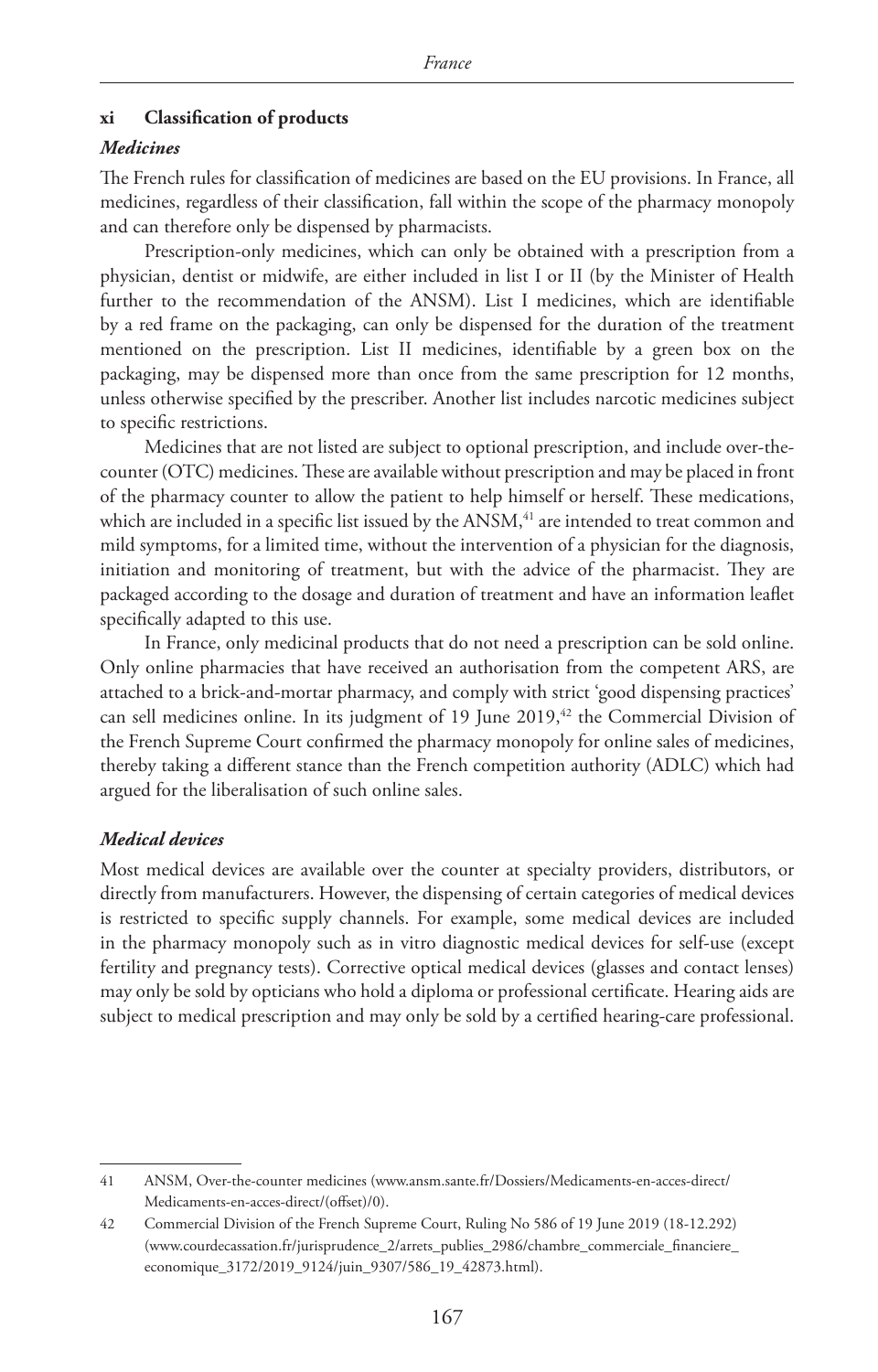#### **xii Imports and exports**

The French regulations governing the import and export of medicinal products reflect those at the EU level, as discussed in the EU chapter.

The import of medicinal products into France is subject to a prior authorisation from the ANSM. Import authorisations are issued for a specific import to be carried out within three months or a series of imports envisaged for a maximum period of one year and for a given overall quantity. Such import authorisation is not necessary for products with a marketing authorisation or ATU in France.

The export of medicines that do not have a marketing authorisation in France is subject to a declaration to the ANSM.

#### **xiii Controlled substances**

France implemented the UN Single Convention on Narcotic Drugs of 1961 and the UN Convention on Psychotropic Substances of 1971. As a general rule, any operation relating to narcotics and psychotropic substances is expressly prohibited unless specifically authorised by the Managing Director of the ANSM. Narcotic medicines are listed on the narcotics list, which triggers specific requirements for the prescription and dispensing of such medicines.

Addictovigilance is the monitoring of cases of abuse and dependence related to the use of any psychoactive substance, whether or not medicinal (with the exception of ethyl alcohol and tobacco). This surveillance is based on a national network of centres for assessment and information on drug dependence (CEIP), led by the ANSM, enabling health authorities to take appropriate measures to safeguard public health.

#### **xiv Enforcement**

Non-compliance with the French Public Health Code requirements for medicines and medical devices is generally investigated by the ANSM inspectors, sometimes supported by regional ARS inspectors. The Managing Director of the ANSM may pronounce administrative injunctions (following a contradictory procedure) and financial penalties, or order measures such as the recall of products or suspension of specific authorisations.

The ANSM may also refer severe instances of non-compliance to the public prosecutor, which could either propose a settlement or bring the case before the criminal courts. Non-compliance with many requirements of the Public Health code, in particular when triggering a potential risk for public health, is punishable with criminal sanctions up to several years of imprisonment and fines of up to approximately €3,750,000.

In addition, the DGCCRF is a directorate of the Ministry of Economy in charge of enforcing compliance with consumer rules and rules applicable to some health products, including medical devices, cosmetics, etc. It regularly assists the ANSM in its enforcement activities. The DGCCRF has a broad discretion with respect to the choice of administrative measures and sanctions, including injunctions and administrative fines, which are generally proportionate with the severity of the infringement.

#### **III PRICING AND REIMBURSEMENT**

The general principles related to the pricing and reimbursement of reimbursed medicinal products are set forth by the French Social Security Code. In addition, the more specific modalities of the pricing and reimbursement process are governed by a Framework Agreement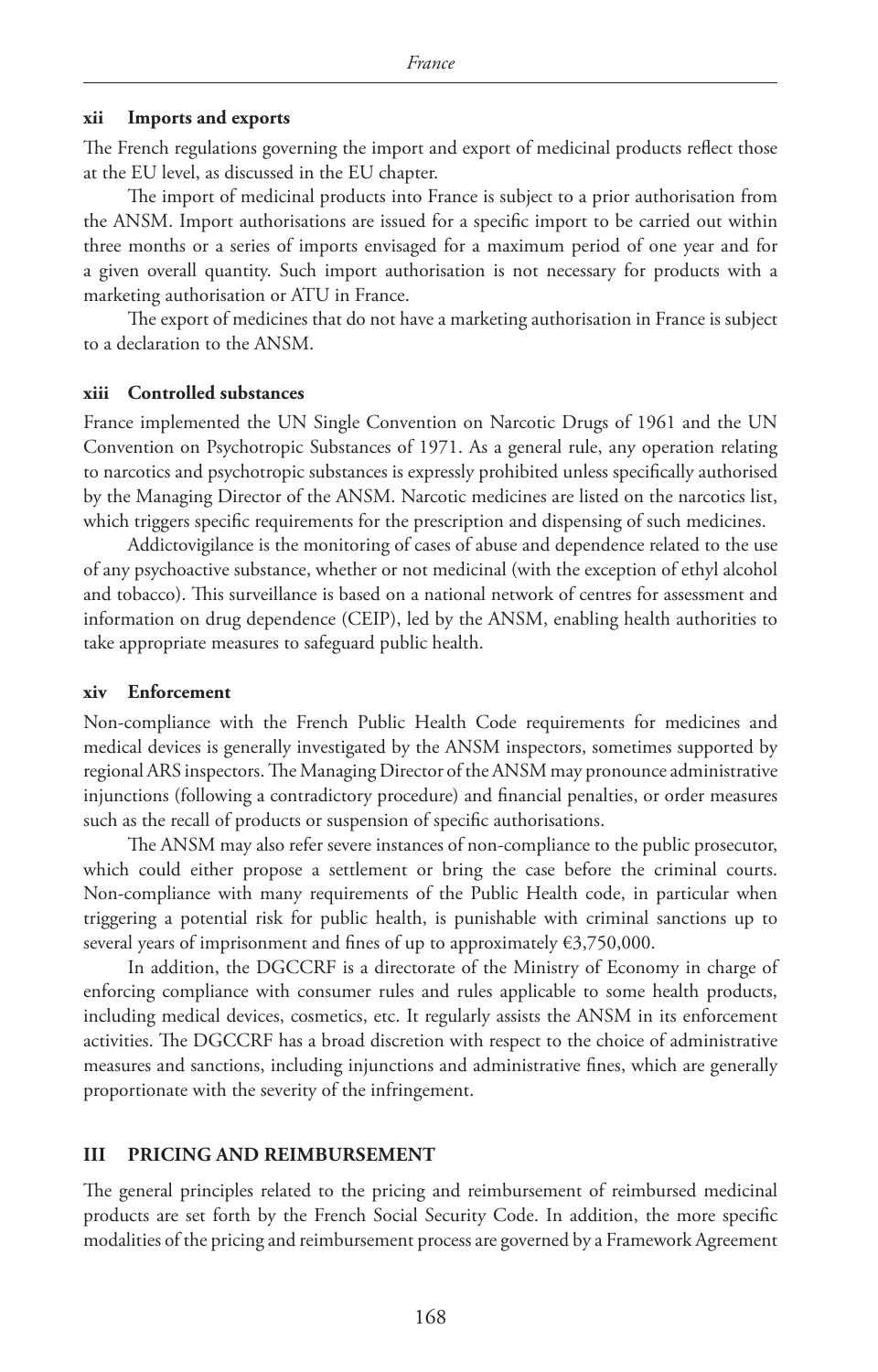entered into between the CEPS and the French pharmaceutical industry association (LEEM). Certain guidelines and principles related to the prices of medicinal products are also set forth by Ministerial 'Orientations'.

The price of a medicinal product is determined on the basis of a negotiation between the pharmaceutical company and the CEPS, which generally results in a 'pricing agreement' between the CEPS and the pharmaceutical company, entered into for a period of up to four years.43 If no agreement can be reached between the CEPS and the pharmaceutical company, the CEPS can unilaterally determine the maximum price at which a product will be reimbursed.<sup>44</sup>

The price – more specifically the public sales price – is negotiated per medicinal product, resulting in the principle of 'one price per medicinal product'.45 When determining the price of a medicinal product, the CEPS must in particular take into account (1) the improvement in medical benefit of the medicinal product (ASMR); (2) the results of the medico-economic evaluation; (3) the prices of the medicinal products with the same therapeutic purpose; (4) the anticipated or actual sales volumes; and (5) predictable and actual conditions of use of the medicinal product.<sup>46</sup>

The most important criterion in the price determination is the aforementioned ASMR of the medicinal product, that is, the therapeutic progress or the added value (in terms of efficacy and tolerance) of the new medicinal product in comparison with existing products on the market,<sup>47</sup> which is determined during the health technology assessment (HTA) by the HAS. Similarly, the medico-economic evaluation – the results of which are to be taken into account by the CEPS for highly innovative medicines with a possibly significant impact on the health insurance budget – is also part of this HTA.

Importantly, during the HTA, the HAS also assesses the medical service rendered by the medicinal product (SMR); that is, whether the medicine makes any progress in relation to the available treatments, which makes it eligible to reimbursement. The National Union of Health Insurance Funds (UNCAM) sets the reimbursement rate depending on the SMR level.

In France, pricing and reimbursement procedures often take much longer than the time frames set forth by the Transparency Directive.<sup>48</sup>

<sup>43</sup> See Article L. 162-17-4 of the Social Security Code. This agreement not only determines the applicable price or prices, but usually also contains various provisions related to, for example, alternative payment schemes (pay for performance), rebates and financial penalties.

<sup>44</sup> The Ministers of Health, Social Security and the Economy may oppose this decision within 15 days.

<sup>45</sup> Even though the preliminary health technology assessment (see further) specifically takes into account the different indications (and their respective health benefits), the price set by the CEPS will apply to all indications covered by the same marketing authorisation.

<sup>46</sup> Article L. 162-16-4 SSC of the Social Security Code.

<sup>47</sup> The ASMR is determined on the basis of a comparative assessment of the safety and efficacy of the medicinal product (including level of proof, quantity of effect, and extrapolation to clinical practice), as well as its therapeutic need and its impact on patients' quality of life in comparison with existing medicines or therapies.

<sup>48</sup> In accordance with the Transparency Directive 89/105/CEE, the legal maximum time frame for a pricing and reimbursement procedure is 180 days from receipt of the application (90 days for the setting of the price, and 90 days for the determination of the reimbursement rate).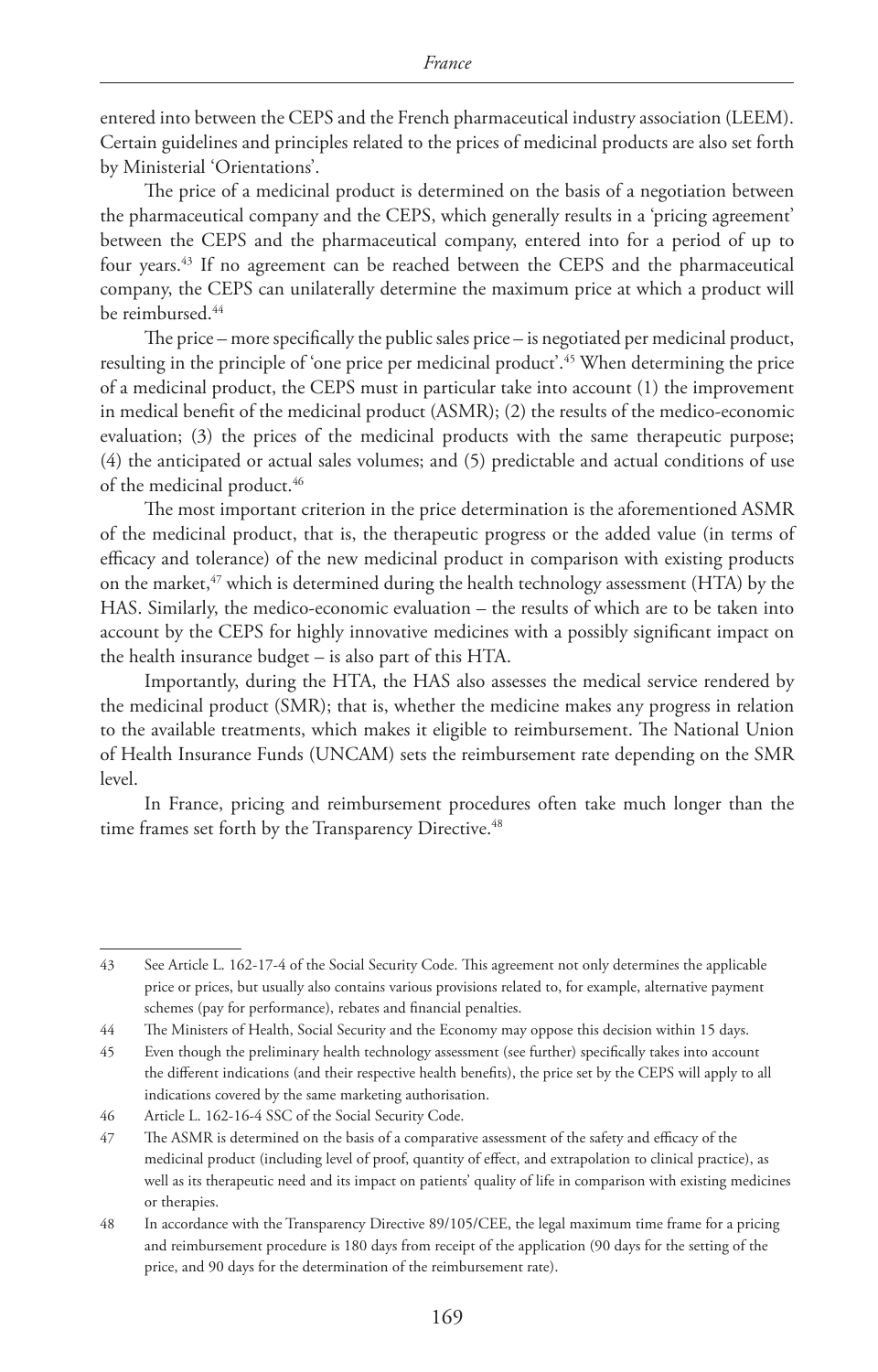# **IV ADMINISTRATIVE AND JUDICIAL REMEDIES**

The ANSM, the HAS and the CEPS are public bodies and thus subject to administrative law. In France, public authority decisions may be challenged either before the authority itself (*ex gratia* appeal) or before that authority's supervisory authority (hierarchical appeal). An *ex gratia* appeal can be followed by a hierarchical appeal.

If the applicant's request is dismissed, the applicant may appeal this decision before the French administrative courts. Appeal of a decision of the administrative courts would have to be brought before the French Administrative Supreme Court which can, however, only perform a legality control of the challenged decision.

# **V FINANCIAL RELATIONSHIPS WITH PRESCRIBERS AND PAYORS**

France is known for its strict regulation of the relationships between healthcare professionals or organisations and pharmaceutical or medical device companies by 'anti-gift' rules. In addition, following a number of scandals, France followed the US Sunshine Act example and implemented specific 'transparency' rules.

The anti-gift regulations were amended several times in the past and were recently, considerably broadened.49 The French regime includes a general prohibition for companies manufacturing or marketing health products (regardless of their reimbursement status) to promise or to grant benefits, in kind or in cash, directly or indirectly, to healthcare professionals, students or organisations, and it is equally prohibited for these persons to accept such benefits. While some operations are not considered as benefits,<sup>50</sup> some others<sup>51</sup> are exempted subject to specific conditions, in particular a prior authorisation from or declaration to the competent professional Orders.

In parallel, companies producing or marketing health products (and companies providing services associated with health products) must comply with transparency requirements.<sup>52</sup> They

<sup>49</sup> The Ordinance of 19 January 2017 had broadened the scope of the companies and beneficiaries subject to French anti-gift rules, pursuant to Act No. 2016-41 of 26 January 2016 on the organisation and transformation of the healthcare system. The scope of the anti-gift framework has been further extended by Act No. 2019-774 of 24 July 2019. The Ordinance was (mainly) implemented by Decree No. 2020-730 of 15 June 2020, followed by two Orders of 7 August 2020 and two Orders of 24 September 2020.

<sup>50</sup> For example, remuneration for activities provided for in an employment contract or contract practice, benefits from the exploitation or transfer of intellectual property rights and commercial advantages offered under the agreements.

<sup>51</sup> Exemptions concern (1) remuneration, compensation and expenses for specific activities, provided that the remuneration is proportionate to the service rendered and that the compensation or expenses do not exceed the costs actually incurred by the persons concerned; (2) donations and gifts, in cash or in kind, intended exclusively to finance research activities, the valorisation of research or scientific evaluation; (3) donations and gifts intended for the persons concerned by the ban on receiving benefits, with the exception of associations whose purpose is unrelated to their professional activity; (4) hospitality offered, directly or indirectly, at events of an exclusively professional or scientific nature, or at events promoting products or services, provided that such hospitality is of a reasonable standard, strictly limited to the main purpose of the event and is not extended to persons other than the invited professionals; and (5) financing or participating in the financing of vocational training or continuing professional development actions.

<sup>52</sup> The French Transparency Framework was extended by the Health Law of 26 January 2016 and in particular by Decree No. 2019-1530 of 30 December 2019 (the provisions of which entered into force on 1 January 2021) as recently amended by Decree No. 2020-730 of 15 June 2020.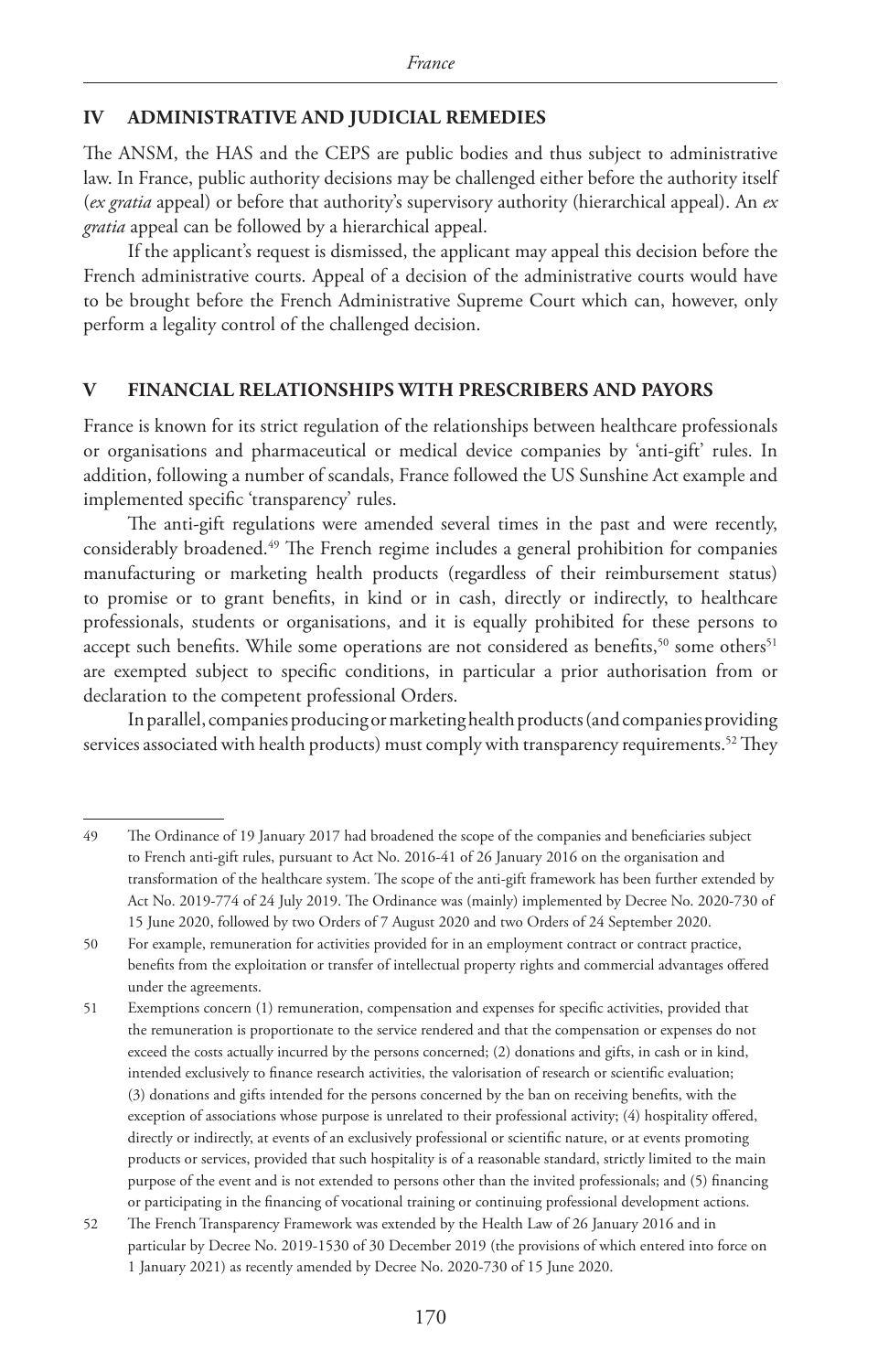must disclose and publish, on a single public website, information on benefits, remunerations and agreements they entered into with notably healthcare professionals, students, healthcare professional organisations, health institutions, media and social medias influencers, patients associations and editors of medical prescription and dispensing assistance software.

Non-compliance with the relevant anti-gift and transparency requirements is subject to criminal penalties, which can be up to two years of imprisonment and up to  $E$ 750,000 in fines for corporations.

# **VI TRANSACTIONAL AND COMPETITION ISSUES**

# **i Competition law**

The European Union and France face major competition issues in the life sciences and healthcare sector and the French Competition Authority (FCA) does not hesitate to sanction pharmaceutical companies. For instance, in 2020, the FCA imposed fines worth a total of  $€444$  million on three pharmaceutical companies for abusive practices designed to sustain the sales of a medicinal product to the detriment of a competitive medicinal product (which was 30 times cheaper). This is the first time that the FCA has found anticompetitive practices solely on the basis of a collective abuse of dominance under Article 102 of the Treaty on the Functioning of the European Union (TFEU). In earlier decisions, practices giving rise to a collective abuse of dominance also involved an anticompetitive agreement under Article 101 TFEU).

# **ii Transactional issues**

Despite the covid-19 pandemic, the French mergers and acquisitions market has remained particularly active in the life sciences sector. In 2020, two-thirds of the 41 French deals that were registered during the first semester of 2020 related to the healthcare services and biotech sectors.<sup>53</sup> Investment funds also remain eager to invest in a variety of life sciences companies such as e-health companies and companies engaged in artificial intelligence, and covid-19 has sparked a specific interest in medical biology laboratories investments.

# **VII CURRENT DEVELOPMENTS**

# **i Simplification of early access regimes**

The 2021 LFSS brought about significant changes in the French ATU and RTU schemes. Article 78 of the LFSS foresees a recast and regrouping of the ATU and RTU into two distinct schemes that deal with early access and compassionate use, respectively. This reform will come into force on a date to be fixed by decree, but no later than 1 July 2021. Further details are still awaited.

<sup>53</sup> PWC, Mergers and Acquisitions, Health Industries (www.pwc.fr/fr/publications/fusions-acquisitions/ m-and-a-explorer-industries-de-sante.html).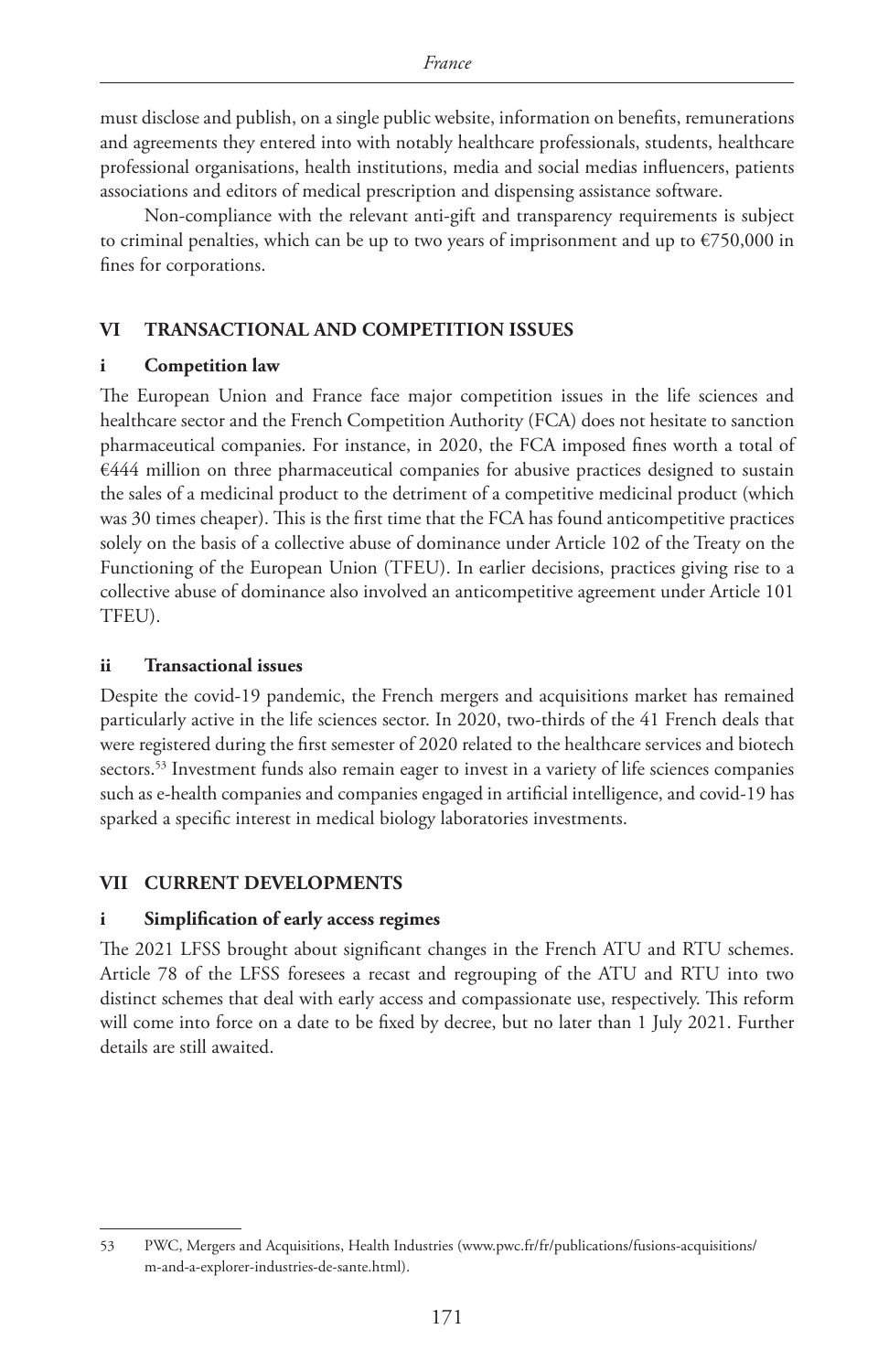# **ii Launch of a medical cannabis pilot programme**

A French medical cannabis pilot programme is scheduled to start in March 2021 for a two-year period to determine the feasibility and relevance of making medical cannabis available in France.<sup>54</sup> During the programme, 3,000 patients will be supplied with medical cannabis (free of charge) for a number of predefined conditions. If the pilot programme is successful, medical cannabis may be officially legalised in France, but such development is not expected before the end of 2023.

# **iii Extension of the Framework Agreement between the LEEM and the CEPS**

As a result of the covid-19 health crisis, the LEEM and the CEPS agreed to another extension of their Framework Agreement which was signed on 31 December 2015, in principle for a duration of three years. A new Framework Agreement is now expected by March 2021 and is expected to bring significant changes in the medicines pricing and reimbursement landscape.

<sup>54</sup> ANSM, Dossier regarding medical cannabis in France (www.ansm.sante.fr/Dossiers/Cannabis-a-usagemedical/Situations-therapeutiques-pour-lesquelles-l-usage-du-cannabis-est-pertinent/(offset)/1).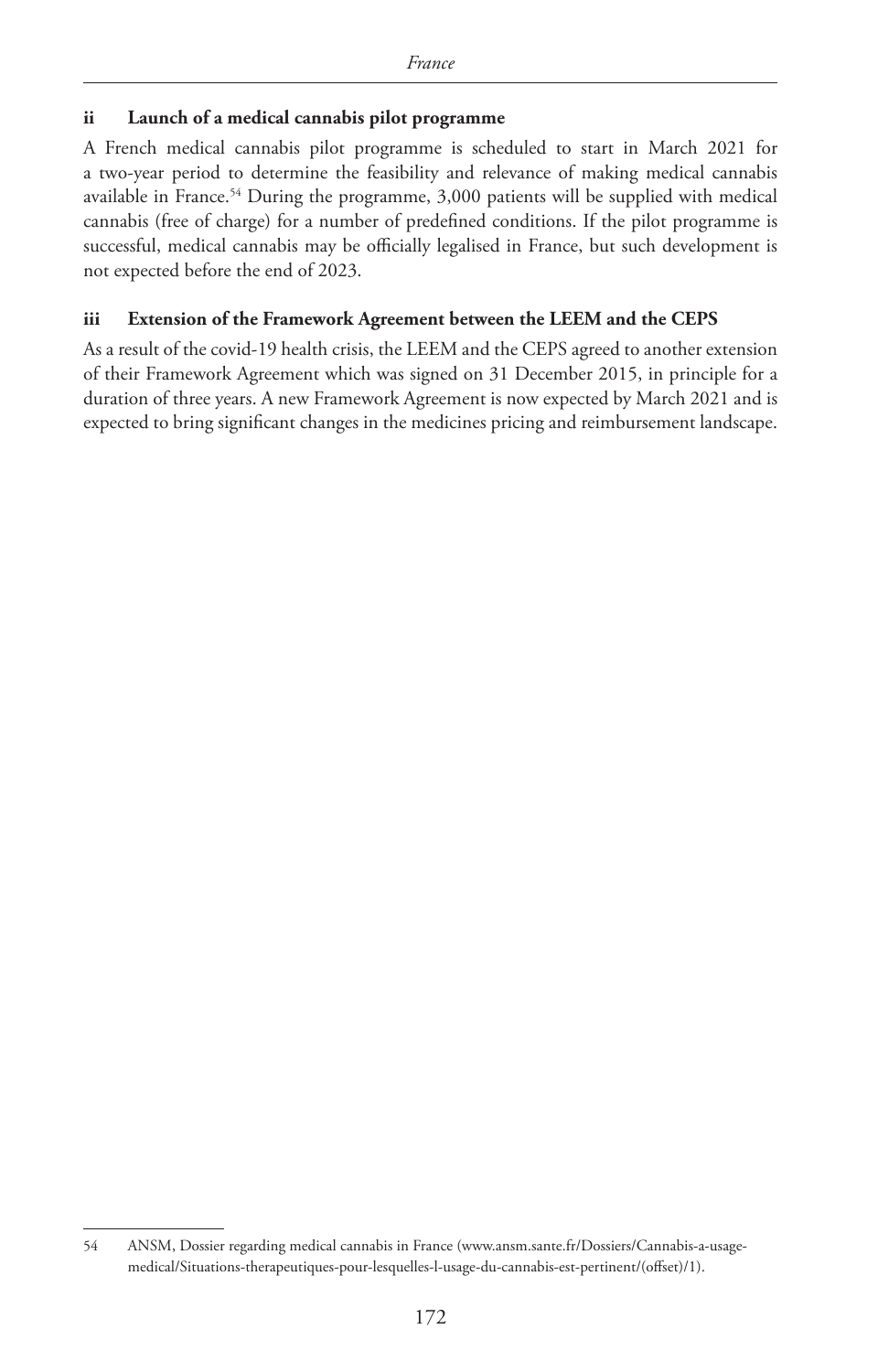#### **EVELINE VAN KEYMEULEN**

#### *Latham & Watkins*

Eveline Van Keymeulen is a partner in Latham & Watkins' Brussels and Paris offices and a member of the firm's healthcare and life sciences practice.

Ms Van Keymeulen advises multinational companies and start-ups in the pharmaceutical, biotech, medical devices, cosmetics, and food and beverage sectors on a broad variety of complex European, domestic and cross-border regulatory matters, including clinical trials, product approvals, regulatory incentives, market access, promotion and advertising, post-market obligations, and general compliance matters.

In addition, Ms Van Keymeulen has extensive experience advising on cannabis and hemp-based product regulations. She successfully challenged the legality of French hemp regulations in the first landmark case related to cannabidiol (CBD) products before the Court of Justice of the European Union (Case C-663/18, *Kanavape*).

Ms Van Keymeulen has authored numerous articles and has been a featured speaker on EU regulatory matters at prominent conferences such as the Pharmaceutical Law Academy in Cambridge. Ms Van Keymeulen also serves on the editorial board of the *European Pharmaceutical Law Review*.

In addition, Ms Van Keymeulen has been quoted in *BBC Business Daily*, *Bloomberg*, *The Times*, *Les Echos* and other leading international business journals on life sciences regulatory and policy matters.

### **JEANNE FABRE**

#### *Latham & Watkins*

Jeanne Fabre is an associate in the Paris office of Latham & Watkins and a member of the firm's healthcare and life sciences practice. She advises multinational companies and start-ups in the pharmaceutical, biotech, medical devices, cosmetics, and food and beverage sectors on a broad variety of complex European, domestic and cross-border regulatory matters, including clinical trials, product approvals, market access, promotion and advertising, post-market obligations, contracts and general compliance matters.

Ms Fabre has experience working in pharmaceutical companies. Since her Master in Life Sciences Law, she has worked for more than three years for several companies both for local affiliates and parent companies. She was seconded for 18 months part-time to a pharmaceutical company specialising in rare diseases, and a further three months for another pharmaceutical company. She worked on a wide range of regulatory topics (such as observational, ATU and post-ATU studies, service providers, consultancy and pay for performance agreements and pricing topics).

# **LATHAM & WATKINS**

45 rue Saint-Dominique 75007 Paris France Tel: +33 1 4062 2000 Fax: +33 1 4062 2062 eveline.vankeymeulen@lw.com jeanne.fabre@lw.com